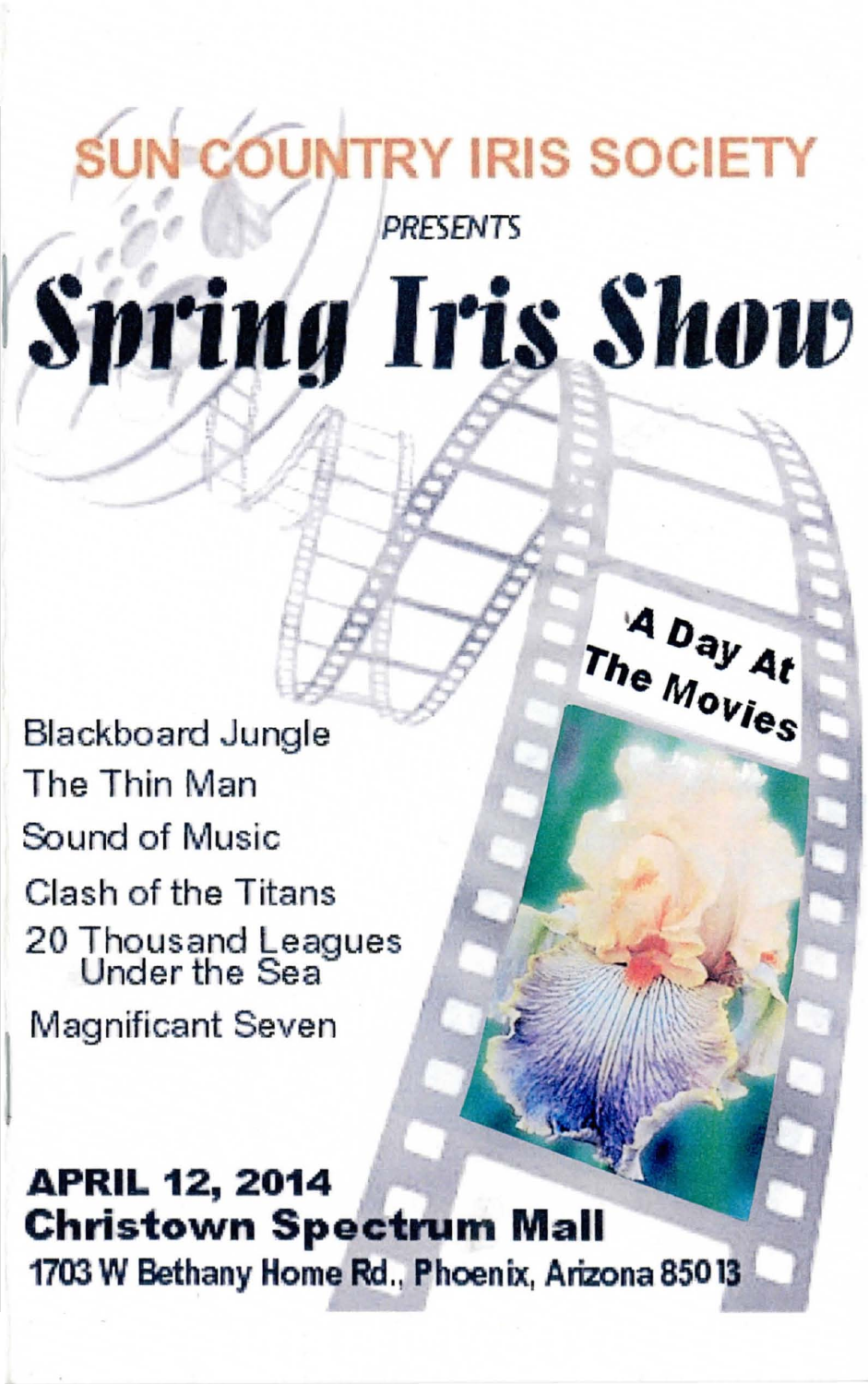#### SUN COUNTRY IRIS SOCIETY

#### An affiliate of the American Iris Society

### **Welcome**

Welcome to Sun Country Iris Society's 43nd Spring Iris Show! This year's theme is "A Day at the Movies". Our horticulture, artistic divisions and collection entries will enlighten you to the many varieties and types of iris that thrive in our desert climate. We hope you will enjoy the artistic interpretations of our flower arrangements.

This competition is open to the public. We appreciate Christown Spectrum Mall for the use of their facility and for all their hospitality and support. We are pleased to present this show to the patrons of Christown Spectrum Mall and to the general public for their enjoyment.

Ardi Kary, 2014 Show Chairman

To learn more about Sun Country Iris Society, you are welcome to visit one of our monthly meetings. Our meetings are held the first Tuesday of the month, 7:00 p.m. at

> The Valley Garden Center 1809 North 15th Avenue Phoenix, AZ 85007

For more information please call Ardi Kary at (480) 949-0253 or log on to www.suncountryiris.org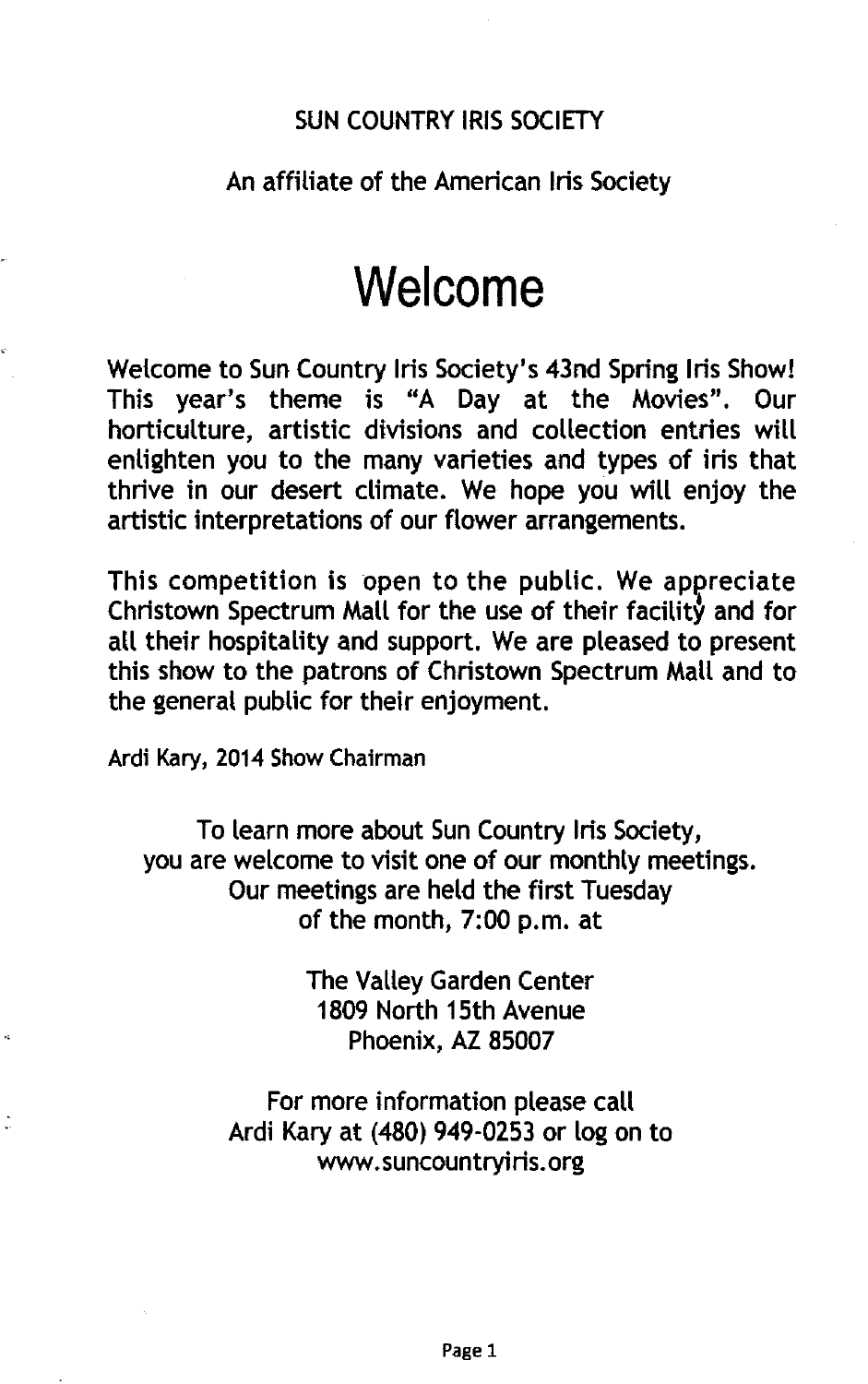#### SUN COUNTRY IRIS SOCIETY

An affiliate of the American Iris Society

Presents Our 43nd Annual Spring Iris Show

#### A Day at the Movies

Christown Spectrum Mall 1703 W. Bethany Home Rd. Phoenix, AZ 85015

#### April 12, 2014 Free Exhibit to the Public

Saturday, 11:00 a.m. to 2:00 p.m.

This is an American Iris Society sanctioned show, conducted according to AIS rules and regulations, and judged according to AIS rules. The show committee will endeavor to protect all exhibits but cannot be responsible for the loss or damage to the exhibitor's property.

#### INDEX

| Commercial Display Division  Page 9 |  |
|-------------------------------------|--|
|                                     |  |
|                                     |  |
|                                     |  |
|                                     |  |
|                                     |  |

#### SHOW COMMITTEE

Co-Chairman: Ardi Kary/Kyria Peavy Show Schedule: Kyria Peavy Cover art: Nancy Evans Secretaryl AIS Awards: Barbara Andresen SCIS Awards: Jack Weber Staging/Set-up/Properties: Clyde Granderson Classification: Show Committee Entry and Placement: Kyria Peavy and Lynn Nau Judges: Jack Weber Clerks: Chuck Krog Hospitality: Kyria Peavy  $\overline{\phantom{0}}$ Publicity: Nancy Evans Artistic Concepts: Show Committee Potted Iris Sales: Bob Buchwald and Fred Jaeggi Photographer: Gene Koonce Website: Darol Jurn Clean-up: All Members

> The Sun Country Iris Society Show Awards Presentation Will be May 6, 2014 at 7:00 p.m. At the Valley Garden Center 1809 North 15th Avenue Phoenix, AZ 85007

#### SUN COUNTRY OFFICERS - 2014

President: Ardi Kary Vice President: Kyria Peavy Secretary: Barbara Andresen Treasurer: Bob Buchwald Director: Gary Miller Director: Jack Weber Director: Clyde Granderson

Ğ.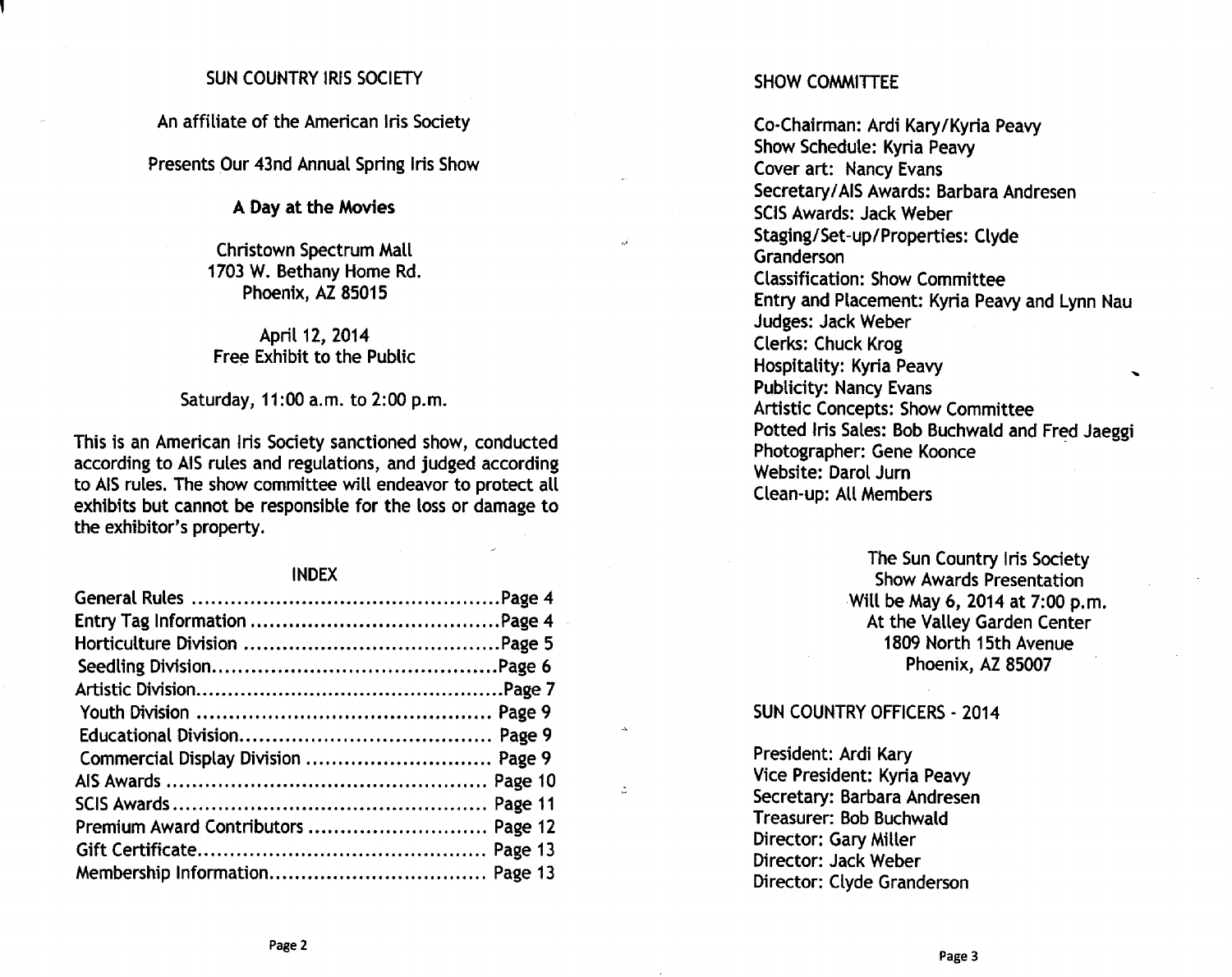#### GENERAL SHOW RULES

General Rules apply to all divisions. For specific information pertaining to your entry, see Special Rules for that Division.

- 1. Exhibition privileges are open to all persons without charge.
- 2. Entries accepted 7:00 a.m. to 8:30 a.m., April 12. LATE ENTRIES ACCEPTEO FOR OISPLAY ONLY.
- 3. Entries must be clearly, correctly, and completely identified and entered in the proper division, section and group/class; to be judged.
- 4. No judge or designated apprentice judge may judge in a section where the judge or a member of the judge's family has an entry.
- 5. Judging will begin at 9:00 a.m., April 12. Only judges, designated apprentices, show Chairpersons, and clerks are permitted in the exhibition area during judging.
- 6. Judging will be done in accordance to AIS rules. Any award, either AIS or SCIS, may be withheld at the judges' discretion if no worthy specimen is available. Decisions of the judges are final.
- 7. Official AIS rules and regulations cannot be violated.
- 8. Exhibits and ribbons must remain on display until 2:00 p.m., April 12. All entries must be removed by 2:30 p.m. on that date.

AIS Entry Tags, Exhibitor Numbers and Forms will be available at the April 1st Sun Country Iris Society general meeting and at the show location from 7:00 a.m. to 8:30 a.m. on April 12.

Please print in blue or black ink only. Complete both portions of each tag, following the Show Schedule outline.

t Group refers to horticultural entries.

Class refers to artistic entries.

Variety refers to the name of the iris or title of an artistic entry.

Entry No. is the Exhibitor Number assigned by Show Secretary.

#### DIVISION I - HORTICULTURE

While the Scale of Points varies for each section, all sections are scored 75 points for cultural perfection (flower and stalk) and 25 points for condition and grooming.

#### SPECIAL RULES

 $\cdot$ 

 $\ddot{\phantom{a}}$ 

- 1. Entries must have been grown and entered in person by the exhibitor.
- 2. Entries placed on the show bench will be judged as groomed by the exhibitor.
- 3. Exhibitors may enter only one stalk of any particular variety, but may enter as many varieties as desired. (Collections are excepted; see Section K.)
- 4. Display containers will be furnished by the Show Committee.
- 5. Single spedmen entries will be placed in alphabetical order of variety name within sections/groups. Each variety (cultivar) is a separate class for judging.
- 6. Faded stalks may be groomed or removed by the Show Committee or the exhibitor anytime after the judging is completed.

Section A - TALL BEARDED

Section B - ARIL AND ARILBRED

- Group 1 Aril
- Group 2 Arilbred
- Group 3 Aril-med

Section C - MEDIAN AND DWARF

- Group 1 Border Bearded
- Group 2 Miniature Tall Bearded
- Group 3 Intermediate Bearded
- Group 4 Standard Dwarf Bearded
- Group 5 Miniature Dwarf Bearded

Section D - BEARDLESS

Group 1 - Spuria Group 2 - Louisiana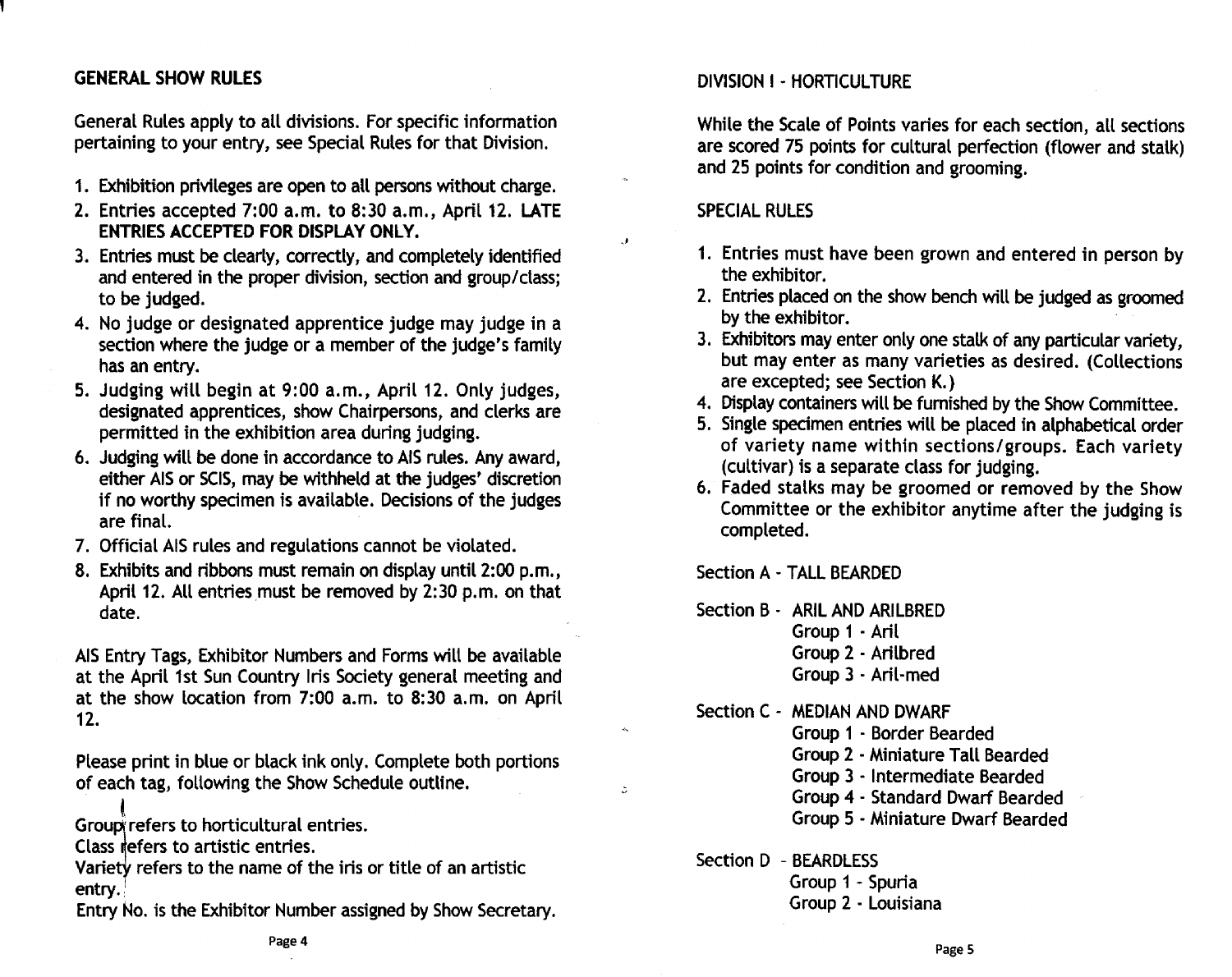Section E • HISTORIC IRISES (introduced prior to 1985)

Section F \* • MISCELLANEOUS: Any iris not listed above.

Section G • COLLECTIONS: Three (3) stalks. Exhibitors may enter more than one collection in each group, but each collection must be a different type; for example: Tall Bearded, . Spuria, Louisiana.

> Group 1 • Same type, same variety Group 2 . Same type, 3 different varieties

Section H • SINGLE BLOOM (Single blossom classes may not have award ribbons counted for Silver and Bronze Medal/ Certificates and are not eligible for the "Best Specimen of Show" Award.)

Section 1 - ENGLISH BOX: Not eliglible for AIS Awards. Winner will receive SCIS Award only.

\*Sections or groups for bulbous irises and collections and English boxes are eligible to receive award ribbons, special section awards and section rosettes. Award ribbons are included in the tally for Silver and Bronze Medal/Certificates although these entries are not eligible for the "Best Specimen of Show" Award.

Section certificates are available for award to the winner of the most blue ribbons in each section of a show that has competition in more than one type of irises provided there are at least three exhibitors and there is competition in at least five varieties/cultivars. Groups of various types of irises may be combined in order to qualify. For example, all beardless in an Apagon section, all medians in one section, etc. No awards for a tie of one ribbon.

#### DIVISION II • SEEDLINGS

Any type of iris not introduced into commerce. Must be entered

under seedling number or registered name and must be made in the name of the originator (hybridizer). To indicate type of seedling on the entry tag, use Section/Group as outlined in Division I.

#### DIVISION III • ARTISTIC DESIGN

#### SPECIAL RULES

- 1. Arrangements must be the work of the exhibitor, but the plant material need not have been grown by the exhibitor.
- 2. Exhibitors are limited to one entry in each class.
- 3. Iris must be used in all arrangements and must be the predominating feature. Iris of any type may be used, unless specified. Though not required, iris used may be identified on a separate card.
- 4. Dried or treated natural plant material is acceptable, but fresh material must predominate. No painted fresh material or artificial plant material is permitted.
- 5. No background boards may be used except in Section A. Backboards will be furnished by the Show Committee.
- 6. Interpretive accessories may be used, but must be subordinate. Use is required only if specified.
- 7. Containers should be marked on the underside with owner's name and address.
- 8. Exhibitors are responsible for maintaining arrangements in fresh, groomed condition after judging is completed and for removing exhibits promptly at the close of the show.
- 9. The use of any part(s) of plants on the state conservation list, plants that are illegal in the State of Arizona, and plants that are poisonous is strictly prohibited. When in doubt, leave it out.

The show committee will endeavor to protect all exhibits but cannot be responsible for the {oss or damage to the exhibitor's property.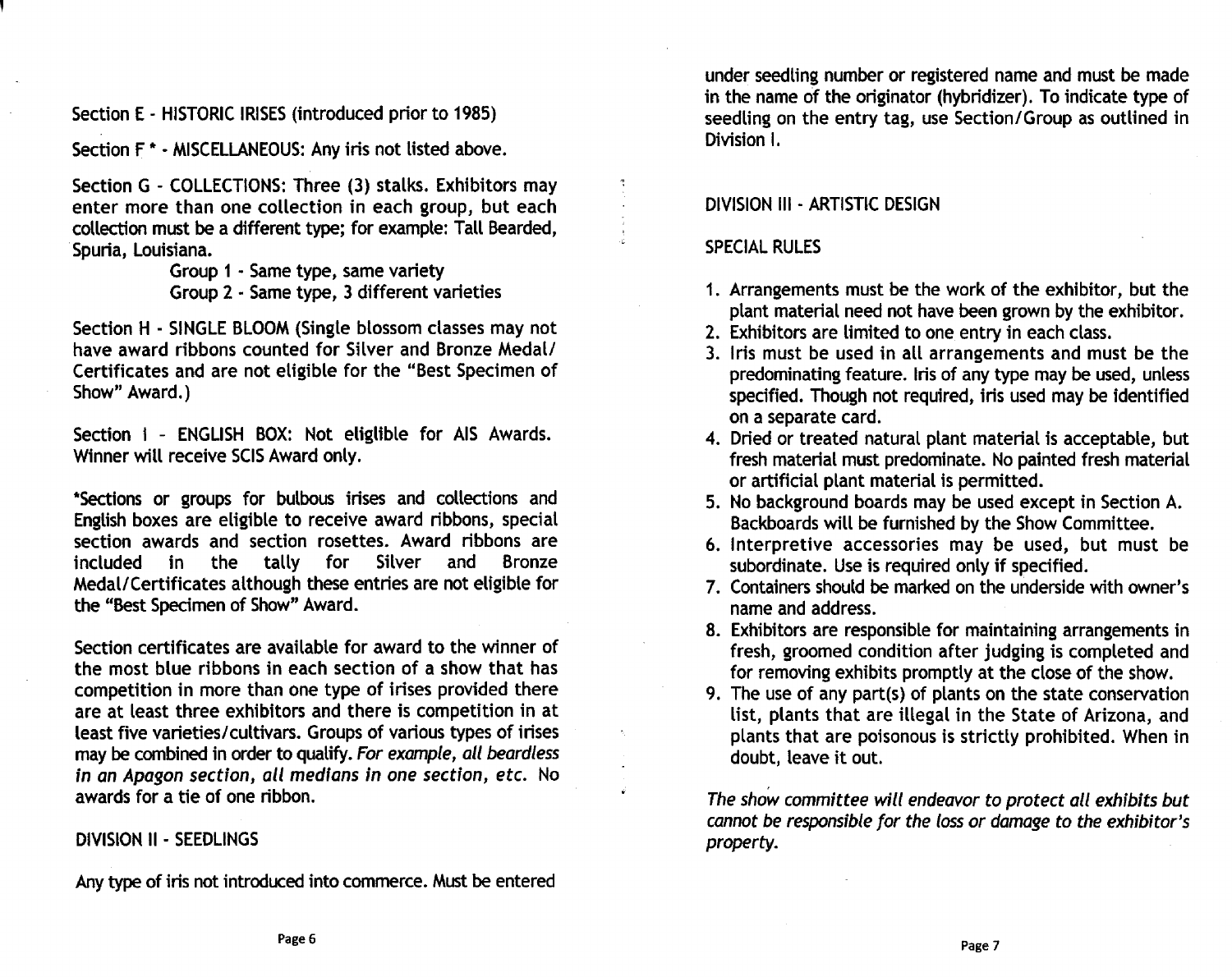#### THEME:

Just as one looks forward to a bloom season, we look forward to our iris show each spring. This year our artistic. division features an array of irises interpreting

- Section A Backboards (32" high, 24" wide with two 12" wings) will be furnished.
	- Class 1 . The Class 1 . The Class 1 .  $\blacksquare$ not to exceed 30" in height. The backboard may be draped.
- Section B Sun Country Iris Society members only. For novices (no first place ribbons won in previous shows).
	- Class 1 Arrangement using a single iris stalk as the predominant feature and fresh foliage. Interpretive accessories may be used.

Section C - Open to all.

- Class 1 The Class 1 Mass design with iris and other spring blooms in increasing heights.
- Class 2 The Class 2 The Use of opposing color iris required.

#### Class  $3 - \frac{1}{2}$

Creative use of mirror(s) and/or visible water.

Class 4 - **Free Interpretation.** 

#### DIVISION IV - YOUTH ENTRIES

ALL GENERAL AND SPECIAL RULES APPLY. Youth is defined as 18 years of age or younger.

Section A - HORTICULTURE

Class 1 - TALL BEARDED

Class 2 - ANY OTHER IRIS

Section B - ARTISTIC DESIGN

Class 1 - The Class 1 - The Links with other spring blossoms in container of choice.

Class 2 - Arrangement using a single iris stalk or bloom.

#### DIVISION V - EDUCATION

All exhibits must be related to irises, iris culture or hybridizing. Horticultural materials, if used, need not have been grown by the exhibitor.

The AIS Bronze Medal Certificate may be awarded to the exhibitor of an educational exhibit found to be of outstanding merit by the judges of the show.

#### DIVISION VI - COMMERCIAL DISPLAYS

Commercial displays are welcome. Due to limitations, only one table per commercial exhibitor can be provided. Sun Country Iris Society Show Committee will determine if an exhibitor is to be given commercial status. Displays are not judged, however, commercial displays will be recognized by an AIS Bronze Medal Certificate.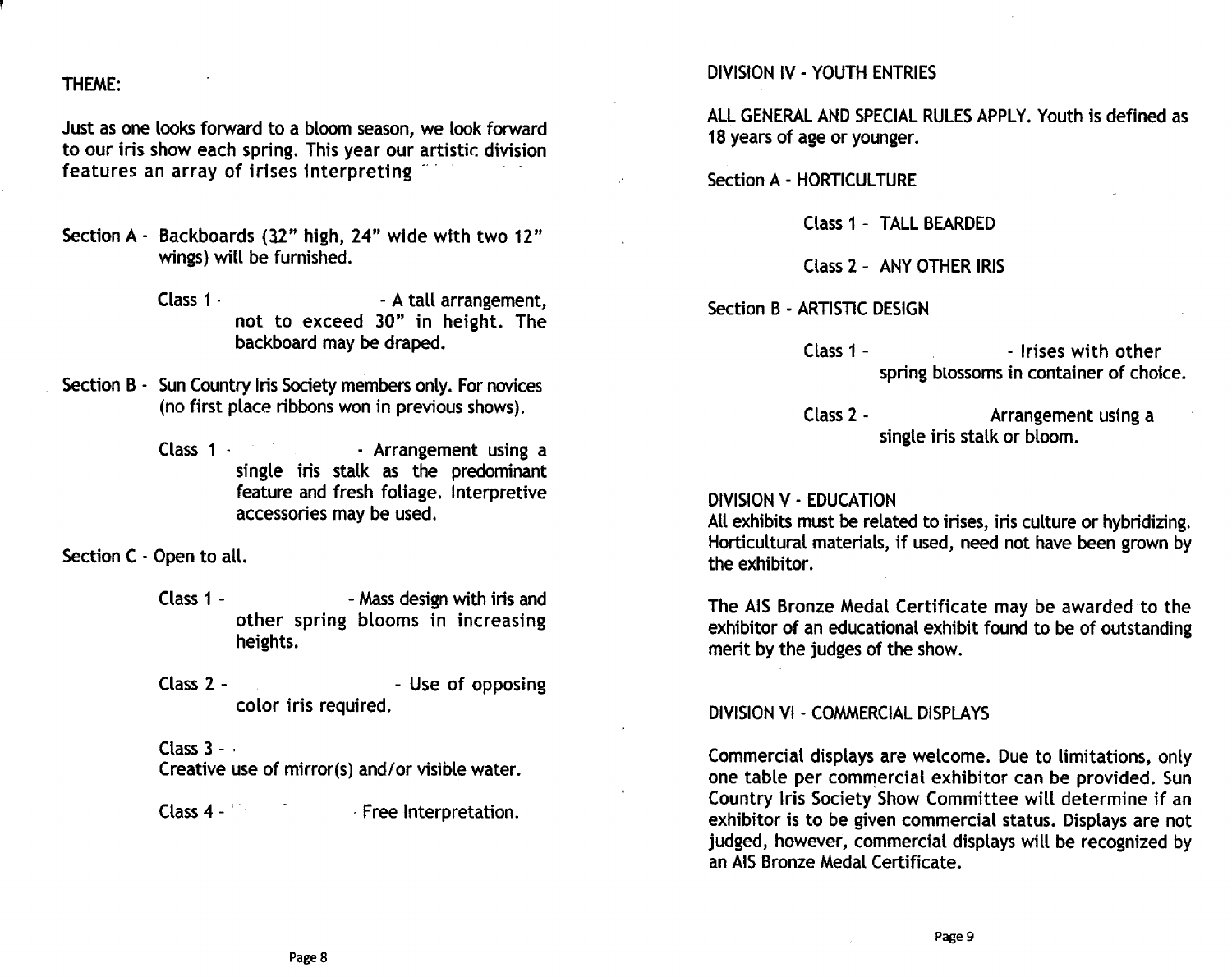#### THEME:

Just as one looks forward to a bloom season, we look forward to our iris show each spring. This year our artistic division features an array of irises interpreting

- Section A Backboards (32" high, 24" wide with two 12" wings) will be furnished.
	- Class 1 . The Class 1 . The Class 1 . A tall arrangement, not to exceed 30" in height. The backboard may be draped.
- Section B Sun Country Iris Society members only. For novices (no first place ribbons won in previous shows).
	- Class 1 Arrangement using a single iris stalk as the predominant feature and fresh foliage. Interpretive accessories may be used.

Section C - Open to all.

- Class 1  $\sim$  Mass design with iris and other spring blooms in increasing heights.
- Class 2 The Class 2 The Use of opposing color iris required.

Class  $3 - i$ 

Creative use of mirror(s) and/or visible water.

Class 4 - <sup>'</sup> **Free Interpretation.** 

#### DIVISION IV - YOUTH ENTRIES

ALL GENERAL AND SPECIAL RULES APPLY. Youth is defined as 18 years of age or younger.

Section A - HORTICULTURE

 $\mathcal{P}$ 

Class 1 - TALL BEARDED

Class 2 - ANY OTHER IRIS

Section B - ARTISTIC DESIGN

Class 1 - Trises with other spring blossoms in container of choice.

Class 2 - Arrangement using a single iris stalk or bloom.

#### DIVISION V - EDUCATION

All exhibits must be related to irises, iris culture or hybridizing. Horticultural materials, if used, need not have been grown by the exhibitor.

The AIS Bronze Medal Certificate may be awarded to the exhibitor of an educational exhibit found to be of outstanding merit by the judges of the show.

#### DIVISION VI - COMMERCIAL DISPLAYS

Commercial displays are welcome. Due to limitations, only one table per commercial exhibitor can be provided. Sun Country Iris Society Show Committee will determine if an exhibitor is to be given commercial status. Displays are not judged, however, commercial displays will be recognized by an AIS Bronze Medal Certificate.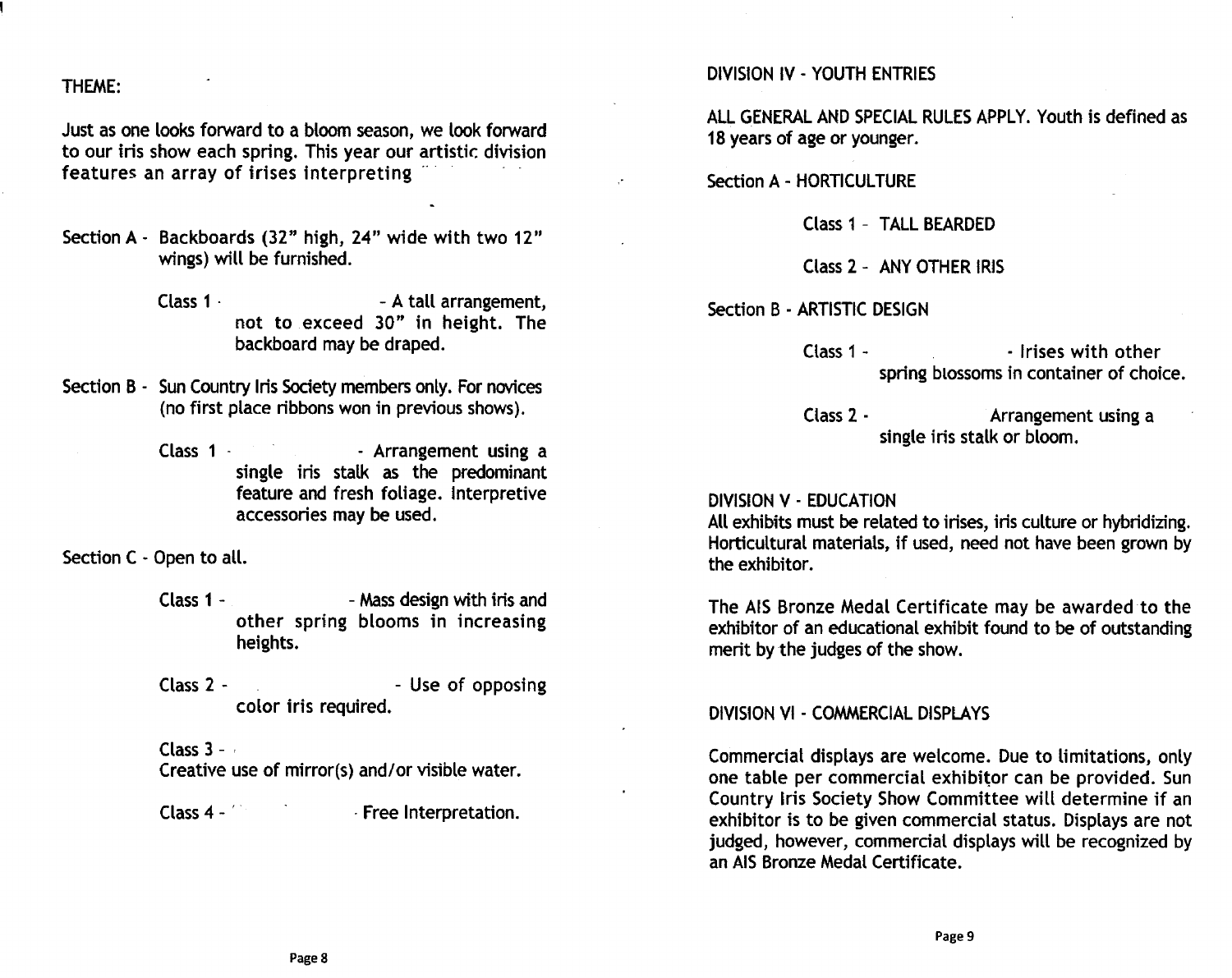#### AMERICAN IRIS SOCIETY EXHIBITION AWARDS

AIS RIBBONS for first, second, third place, and honorable mention will be awarded in each cultivar/dass as merited.

AIS ROSETTES and certificates here available will be awarded for:

Horticulture Division:

Best Specimen in each Section (Rosette) Section Sweepstakes (Certificate) Best Specimen of Show (Rosette & Certificate) Sweepstakes (Rosette, Certificate & Medal) Sweepstakes Runner-Up (Certificate & Medal)

Seedling Division:

Best Seedling of Show (Rosette & Exhibition Cert.)

Artistic Division:

Best Design of Show (Rosette & Certificate) Artistic Sweepstakes (Rosette & Certificate)

Youth Division:

Best Specimen of Show (Rosette & Certificate) Horticultural Sweepstakes (Rosette, Cert. 8: Medal

Horticultural Sweepstateks Runner-Up (Cert. 8: Medal) Best Design of Show (Rosette & Certificate) Artistic Sweepstakes

The AIS SILVER MEDAL and certificate will be awarded to the winner of the most first place ribbons in the Horticulture and Youth Divisions.

The AIS BRONZE MEDAL and certificate will be awarded to the winner of the second most first place ribbons in the Horticulture and Youth Divisions.

AIS SECTION CERTIFICATES will be awarded to the winner of the most first place ribbons in each Horticulture Section, and Rosettes will be awarded to the best specifmen in each culture section, provided there are at least five varieties (cultivars) and at least three exhibitors.

AIS EXHIBITION CERTIFICATE is automatically awarded by the panel of judges for the Best Seedling of Show. An EC will also be awarded to any seedling receiving five or more votes from accredited AIS judges attending the show.

In the event of a tie for Sweepstakes for either Medal or Section Certificates; second place, then third place, then honorable mention ribbons will be counted. Rosettes are not considered in the case of a tie.

SUN COUNTRY IRIS SOCIETY AWARDS

Sun Country Iris Society will present AWARDS to exhibitors for:

Horticulture Division: Best Tall Bearded Best Aril/Arilbred Best Median/Dwarf Best Spuria - In Memory of Betty Wickenkamp Best Louisiana Best Siberian Best Bulbous Best Miscellaneous Best Collection Best Specimen of Show Sweepstakes Sweepstakes Runner-up

Perpetual Plaques (Specialty Awards)

Best Bicolor Tall Bearded - Donated by Ardi Kary Best Black Tall Bearded - In Memory of Gloria Beatty Best Plicata Tall Bearded - Donated by Joyce Poling Best Red Tall Bearded - Donated by Jack Weber Best Single Bloom Tall Bearded -

Donated by Hall Bradshaw Best Space Age Tall Bearded - Donated by Avery Poling Best White Tall Bearded - Donated by Patrick Orr Best Louisiana - Donated by Bill Maynard Best Spuria - Donated by Jeannie Comeaux